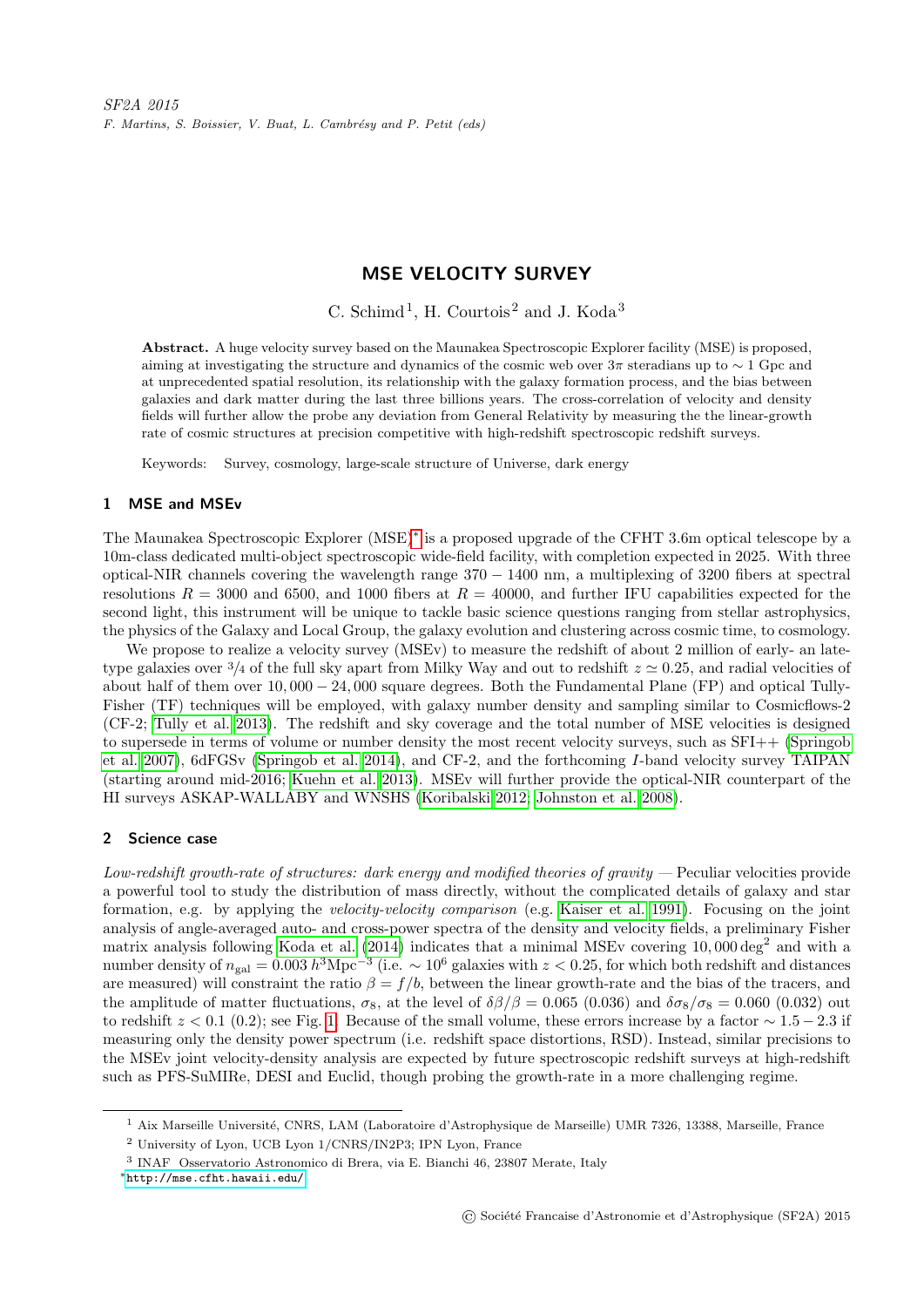

<span id="page-1-0"></span>Fig. 1. Fisher matrix 1 $\sigma$  constraints on the linear growth rate  $f \approx \Omega_m^{\gamma}$  around the fiducial ACDM cosmology (solid line,  $\gamma = 0.55$ ; dotted lines are separated by  $\delta \gamma = 0.05$ , increasing downward), for the minimal MSEv (10,000 deg<sup>2</sup>,  $n_{\text{gal}} = 0.003 h^{3} \text{Mpc}^{-3}$ ). Thick (thin) error bars for the MSEv constraints account for density-velocity cross-correlation (density-only, i.e. RSD, with same number density) up to redshift  $z = 0.05$  and  $z = 0.1$ .

MSEv will allow also a powerful application of the luminosity fluctuation method [\(Feix Nusser & Branchini](#page-2-8) [2015\)](#page-2-8), which promises to be a powerful test of the current cosmological paradigm. Successfully applied to the velocities reconstructed from  $\sim 10^5$  galaxies from the SDSS-DR7, this technique will tremendously benefit of the  $\sim 10^6$  MSE peculiar velocities.

From local dynamics to galaxy formation  $-$  The low-redshift spacetime symmetries are not evident. The kinematics probed over the huge MSEv volume, which largely encompasses the homogeneity scale [\(Hogg et al.](#page-2-9) [2005\)](#page-2-9), will assess the cosmological bulk flow probing its consistency with CMB dipole out to 800 Mpc and allow the test of subtle issues like the backreaction conjecture [\(Buchert 2008\)](#page-2-10).

MSEv will enable the kinematical classification of the cosmic-web components resolving cosmic structures down to  $\lesssim 0.1h^{-1}\text{Mpc}$  [\(Hoffman et al. 2012\)](#page-2-11), providing much more details than similar classification algorithms based on density field (see [Forero-Romero et al. 2009,](#page-2-12) and references therein). Moreover, exploiting the highresolution spectroscopic capabilities of MSE, the knowledge of the velocity-web will provide a unique basis to investigate the tidal torque theory, the alignment of the galaxy spin to the cosmic-web filaments, and the segregation of galaxies and halos with respect to their environment and dynamics.

### 3 Feasibility study (phase-1)

Spectroscopic and photometric requirements — Both early- and late-type galaxies will be surveyed up to magnitude  $i_{AB}$  < 24.5, to obtain the redshift and equivalent-width of the principal absorption and emission lines (NaD, Mg b, [Caii];  $H_{\alpha}$ , [Oiii], [Oii], etc.). The spectra of early-type galaxies should be measured at the same resolution as TAIPAN, i.e.  $\sim 70 \,\mathrm{km \ s^{-1}}$  rest-frame, while those of late-type galaxies at resolution  $< 30 \,\mathrm{km \ s^{-1}}$ . By comparison with spectra by Keck-II/DEIMOS [\(Newman et al. 2013\)](#page-2-13) and MMT/Red Channel Spectrograph [\(Franx 1993\)](#page-2-14), such accuracy can be achieved by exposures of 3,600 s with the mid-resolution MSE channel; see Fig. [2.](#page-2-15) Besides, accurate photometry (∼ 0.1 mag) is needed for pre-imaging (target selection) and measurement of distances, e.g. provided by Pan-STARRS, CFIS, and Euclid, and by LSST and DES for Dec < 30 deg.

Instrumental setup: mini-IFUs — We propose to assess the kinematic of galaxies by fibre-fed mini-IFUs, a technology especially suited to probe the velocity curve of fast rotators but expected to improve the measurement of velocity dispersion of slow rotators and early-type galaxies as well (Krajnović et al. 2011). Each mini-IFU could consist in linear 5- or 7-fibre bundles to simulate long-slits, which nevertheless require alignment to the